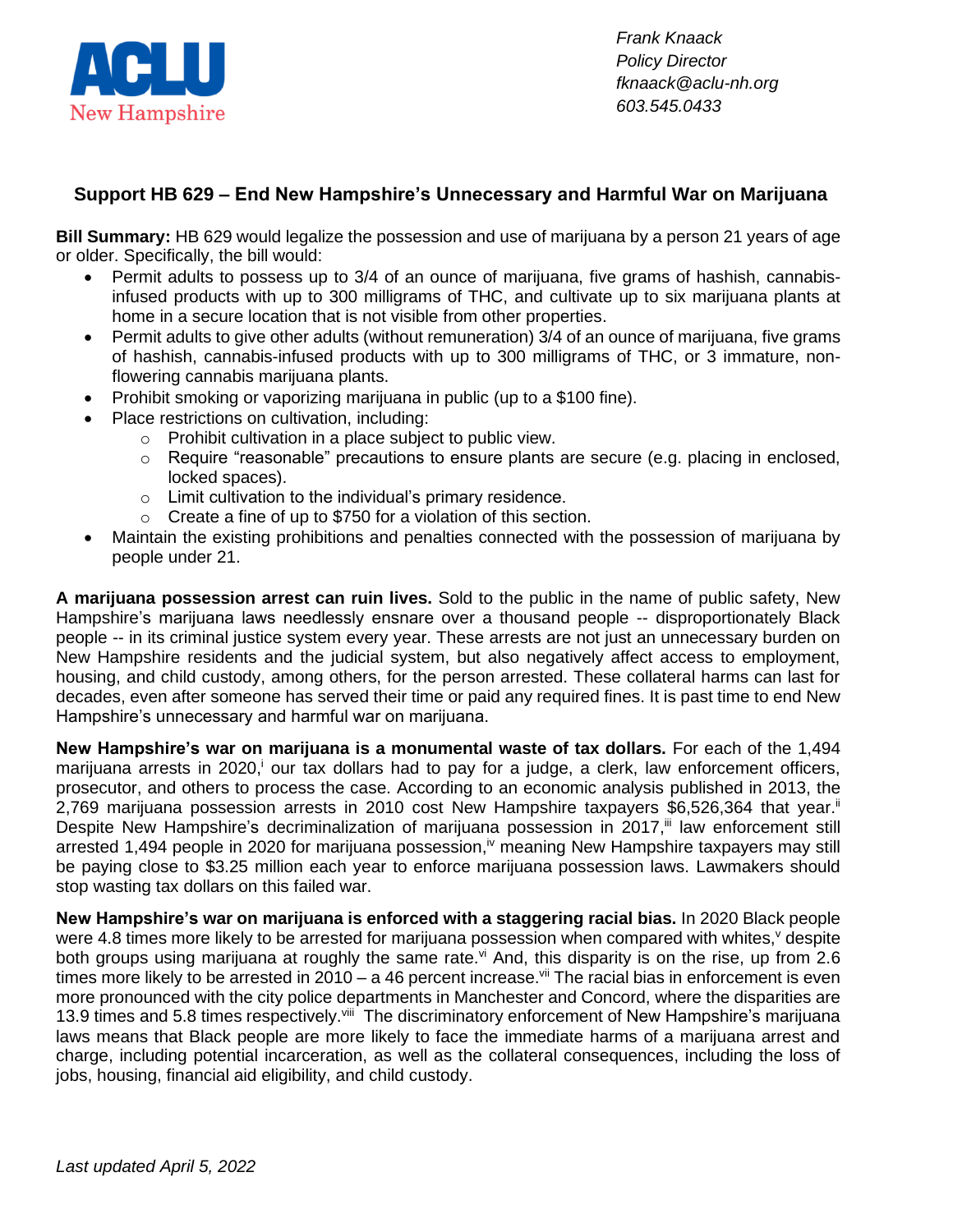**The vast majority of Granite Staters support marijuana legalization.** Seventy-four percent of Granite Staters support marijuana legalization, including majorities of Democrats, Independents, and Republicans.<sup>ix</sup> And, support for marijuana legalization has greatly increased since 2013, when it was just 49 percent.<sup>x</sup> It is past time for New Hampshire lawmakers to listen to the people and legalize marijuana possession by adults.

**Opponents of marijuana legalization rely on fear-based rhetoric divorced from reality.** Marijuana legalization opponents argue that marijuana legalization leads to increased youth use, crime, and traffic fatalities. They also argue that marijuana is a gateway drug that is partially responsible for the opioid epidemic. The data from legalization states do not support these claims. Multiple studies have found no increase in youth use in states that have legalized marijuana.<sup>xi</sup> Legalization has also not substantially affected crime rates,<sup>xii</sup> and, according to a multi-year study of Colorado and Washington, may have improved crime clearance rates.<sup>xiii</sup> Fortunately, it also appears that marijuana legalization has had "little or no effect" on traffic accidents and fatalities.<sup>xiv</sup> Finally, evidence suggests that marijuana legalization is connected with a reduction in opioid related deaths.<sup>xv</sup> New Hampshire lawmakers have the benefit of years of data from legalization states to distinguish myth from reality.

## **Support HB 629 – The war on marijuana does not make us safe, wastes taxpayer dollars, and ruins lives.**

[https://scholars.unh.edu/cgi/viewcontent.cgi?article=1688&context=survey\\_center\\_polls.](https://scholars.unh.edu/cgi/viewcontent.cgi?article=1688&context=survey_center_polls) x *Id.*

<sup>i</sup> Federal Bureau of Investigation, Crime Data Explorer, Arrests in New Hampshire by Offense, Drug Possession – Marijuana, 2020, *available at* [https://crime-data-explorer.app.cloud.gov/pages/explorer/crime/arrest.](https://crime-data-explorer.app.cloud.gov/pages/explorer/crime/arrest)

ii ACLU, *The War on Marijuana in Black and White*, p. 164, *available at* [https://www.aclu.org/report/report-war-marijuana-black](https://www.aclu.org/report/report-war-marijuana-black-and-white)[and-white.](https://www.aclu.org/report/report-war-marijuana-black-and-white)

iii NH Rev Stat § 318-B:2-c (2017).

iv 1,494 marijuana possession arrests in 2020 and 2,769 marijuana possession arrests in 2010. *See*, Federal Bureau of Investigation, Crime Data Explorer, Arrests in New Hampshire by Offense, Drug Possession – Marijuana, 2020, *available at* <https://crime-data-explorer.app.cloud.gov/pages/explorer/crime/arrest> & ACLU, *The War on Marijuana in Black and White*, p. 127, *available at* [https://www.aclu.org/report/report-war-marijuana-black-and-white.](https://www.aclu.org/report/report-war-marijuana-black-and-white)

<sup>v</sup> New Hampshire arrested 1,494 people for marijuana possession in 2020. 1,332 arrests of white people and 125 arrests of Black people. *See*, Federal Bureau of Investigation, Crime Data Explorer, Arrests in New Hampshire by Offense, Drug Possession – Marijuana, 2020, *available at* <https://crime-data-explorer.app.cloud.gov/pages/explorer/crime/arrest> & U.S. Census Bureau, QuickFacts, New Hampshire, *available at* 

[https://www.census.gov/quickfacts/fact/table/manchestercitynewhampshire,concordcitynewhampshire/PST045221.](https://www.census.gov/quickfacts/fact/table/manchestercitynewhampshire,concordcitynewhampshire/PST045221)

vi Fred Dews, *Charts of the week: Marijuana use by race, Islamist rule in Middle East, climate adaptation savings*, Brookings, Aug. 11, 2017, *available at* [https://www.brookings.edu/blog/brookings-now/2017/08/11/charts-of-the-week-marijuana-use-by](https://www.brookings.edu/blog/brookings-now/2017/08/11/charts-of-the-week-marijuana-use-by-race/)[race/](https://www.brookings.edu/blog/brookings-now/2017/08/11/charts-of-the-week-marijuana-use-by-race/)*.* 

vii ACLU, *The War on Marijuana in Black and White*, p. 127, *available at* [https://www.aclu.org/report/report-war-marijuana](https://www.aclu.org/report/report-war-marijuana-black-and-white)[black-and-white.](https://www.aclu.org/report/report-war-marijuana-black-and-white)

viii Manchester Police Department arrested 26 people for marijuana possession in 2020. 13 arrests of white people and 13 arrests of Black people. *See*, Federal Bureau of Investigation, Crime Data Explorer, Arrests in New Hampshire by Offense, Drug Possession – Marijuana, 2020, Manchester Police, *available at* [https://crime-data-](https://crime-data-explorer.app.cloud.gov/pages/explorer/crime/arrest)

[explorer.app.cloud.gov/pages/explorer/crime/arrest.](https://crime-data-explorer.app.cloud.gov/pages/explorer/crime/arrest) U.S. Census Bureau, QuickFacts, Manchester city, New Hampshire, *available at* 

[https://www.census.gov/quickfacts/fact/table/manchestercitynewhampshire,concordcitynewhampshire/PST045221;](https://www.census.gov/quickfacts/fact/table/manchestercitynewhampshire,concordcitynewhampshire/PST045221)Concord Police Department arrested 33 people for marijuana possession in 2020. 26 arrests of white people and 6 arrests of Black people. Concord's population is 43,976. White people comprise percent of the population and Black people comprise percent of the population. *See*, Federal Bureau of Investigation, Crime Data Explorer, Arrests in New Hampshire by Offense, Drug Possession – Marijuana, 2020, Concord Police, available at https://crime-data-

explorer.app.cloud.gov/pages/explorer/crime/arrest. U.S. Census Bureau, QuickFacts, Concord city, New Hampshire, *available at* [https://www.census.gov/quickfacts/concordcitynewhampshire.](https://www.census.gov/quickfacts/concordcitynewhampshire)

ix University of New Hampshire, The Survey Center, *Bipartisan Support for NH Marijuana Legislation; Most Consider Legislature's Redistricting Maps Unfair*, Feb. 25, 2022, *available at*

xi *See, e.g*. Anderson, Mark D., et al.. *Association of Marijuana Laws With Teen Marijuana Use New Estimates From the Youth Risk Behavior Surveys*, Journal of the American Medical Association, July 2019 (Recreational marijuana laws were associated with an 8% decrease in the odds of marijuana use and a 9% decrease in the odds of frequent marijuana use.; Healthy Kids Colorado Survey (HKCS) data, *available at* [https://marijuanahealthinfo.colorado.gov/health-data/healthy-kids-colorado-survey](https://marijuanahealthinfo.colorado.gov/health-data/healthy-kids-colorado-survey-hkcs-data)[hkcs-data;](https://marijuanahealthinfo.colorado.gov/health-data/healthy-kids-colorado-survey-hkcs-data) Marijuana Policy Project, Teen Marijuana Use Does Not Increase Following Marijuana Policy Reforms, *available at*  [https://www.mpp.org/issues/legalization/teen-marijuana-use-does-not-increase/.](https://www.mpp.org/issues/legalization/teen-marijuana-use-does-not-increase/)